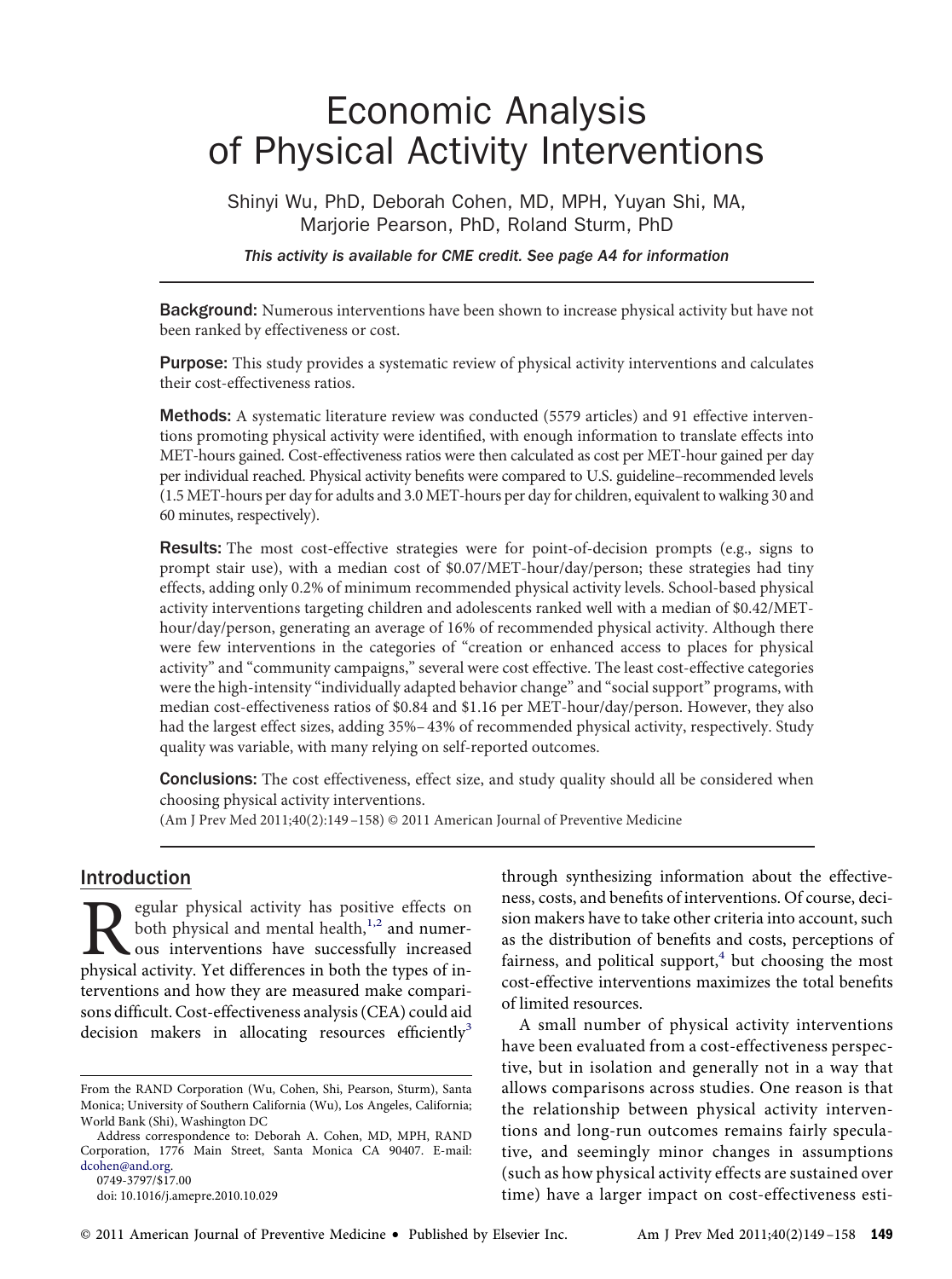mates than the intervention itself. No study so far has compared the cost effectiveness of dozens of effective physical activity interventions now published and rec-ommended for general use.<sup>[5](#page-8-0)</sup>

Ideally, CEA follows the reference case of the U.S. Panel on Cost-Effectiveness in Health and Medicine,<sup>6</sup> which uses a nonspecifıc health outcome (qualityadjusted life-years, or QALYs), takes a social perspective on costs to include all costs (including the opportunity costs of participants), and discounts long-run costs and outcomes. At this point, this may be too demanding for physical activity interventions, partly because relating changes in physical activity resulting from an intervention to QALYs involves assumptions about health benefıts and partly because important short-term benefıts (such as mood improvement or decrease in musculoskeletal complaints<sup>7,8</sup>) are often not adequately captured in standard QALY methodology.

In this paper, therefore, a less ambitious approach is taken by using an outcome that is specifıc to physical activity, namely the quantity of physical activity produced among the population reached, measured in METhours. Similarly, costs are limited to actual intervention costs, which leaves out the more speculative (although not necessarily unimportant) effects of the intervention on healthcare costs, productivity, or participants' opportunity costs. This approach allows us to compare a larger set of physical activity interventions, even though it does not allow comparisons to other types of interventions like smoking cessation. To provide a benchmark, a crude calculation was used based on the estimated medical costs of inactivity.<sup>9,10</sup> In that case, any intervention with a cost-effectiveness ratio below this benchmark may actually be cost-saving.

## Methods

Both existing systematic reviews were used and a public database search was conducted to retrieve candidate studies for inclusion. All interventions listed in two systematic reviews were selected: Kahn et al.<sup>5</sup> and van Sluijs et al.<sup>11</sup> A systematic literature search was then carried out using seven databases (MEDLINE, Sportdiscus, PsycINFO, Transportation Research Information Services, Enviroline, Sociological Abstracts, and Socio Sci Search) and included interventions published between 2000 and June 2008. The review was restricted to published trials (controlled trial, pre–post trial, or postmeasure-comparison approach) designed to promote physical activity, excluding those focused on individuals with a specifıc disease or health conditions. To be included, interventions had to have a sample size equal to or larger than 50 participants and report a signifıcant effective physical activity outcome that could be translated into MET-hours gained per person per day (described below). Interventions were grouped into six broad categories<sup>5</sup>: (1) communitywide education campaigns; (2) point-of-decision prompts to encourage use of stairs as an alternative to elevators or escalators; (3) individually adapted behavior change programs; (4) schoolbased physical activity intervention targeting children and adolescents; (5) social support in a community context; and (6) creation or enhanced access to places for physical activity. Two independent reviewers reviewed the results from the initial search of the title then the abstract and fınally the full paper. When opinions differed, consensus was reached through discussion.

The reviewers also rated rigor or quality of each study by the presence/absence of nine dichotomous criteria $^{12-14}$ : (1) a control group was included; (2) participants were randomly recruited and the response rate greater than 60%; (3) baseline characteristics between control and comparison groups were similar; (4) attrition was less than 30%; (5) the period of assessment was more than a single day; (6) the follow-up was at least 6 months after the intervention; (7) an objective measure of physical activity was used; (8) the measurement tool was shown to be reliable and valid in previously published manuscripts; and (9) participants' baseline physical activity was less than the national physical activity guidelines. These criteria were summed to arrive at a total quality score, ranging from 0 to 9. The quality scores were not used to determine the inclusion of the studies, but as an aid to judge the strength of the study evidence.

#### General Approach to Cost-Effectiveness Estimation

To compare the cost effıciency of different interventions as originally published, effectiveness was standardized by estimating the time spent in activities with higher MET intensities (MET-hours) per person per day as a result of the intervention, here referred to as "MET-hours gained" from the intervention. A MET represents the ratio of energy expended divided by resting energy expenditure, either measured or estimated from body size. MET-hours gained are derived by multiplying the METs associated with the type and intensity of the activity promoted by the intervention by the time spent performing the activity using hours as the unit of analysis. Estimating MET-hours as effectiveness measures accounts for the major parameters of physical activity, including frequency, duration, and intensity. Validated classifıcation systems were followed, including the Compendium of Physical Activity, to code different types and intensity of activities into METs.<sup>[15,16](#page-8-0)</sup> Moderate physical activity (MPA) was assigned 3.0 METs; moderate-to-vigorous physical activity (MVPA) 4.5 METs; and vigorous physical activity (VPA) 6.0 METs.

The benchmark used for adequate physical activity for an adult was 1.5 MET-hours gained per day, equivalent to a half hour of moderate physical activity. For children, the benchmark used was 3.0 MET-hours gained per day. Intervention effectiveness is also expressed as percentage change of adequate physical activity per day, or MET-hours gained per person per day divided by 1.5 MET-hours for adults and 3.0 MET-hours for children.

[Table 1](#page-2-0) shows the default formula to translate various physical activity outcomes into MET-hours gained per person per day. A differences-in-differences approach was applied when a control group was available. In assessing the effectiveness of controlled interventions that measured only post-intervention outcomes, the corresponding control group was treated postmeasurement as its baseline.

Furthermore, a calculation was made of how much each of the interventions brought the participants toward the minimum USDHHS recommended physical activity guidelines.<sup>17</sup> To accomplish this, the baseline level of participants' average physical activ-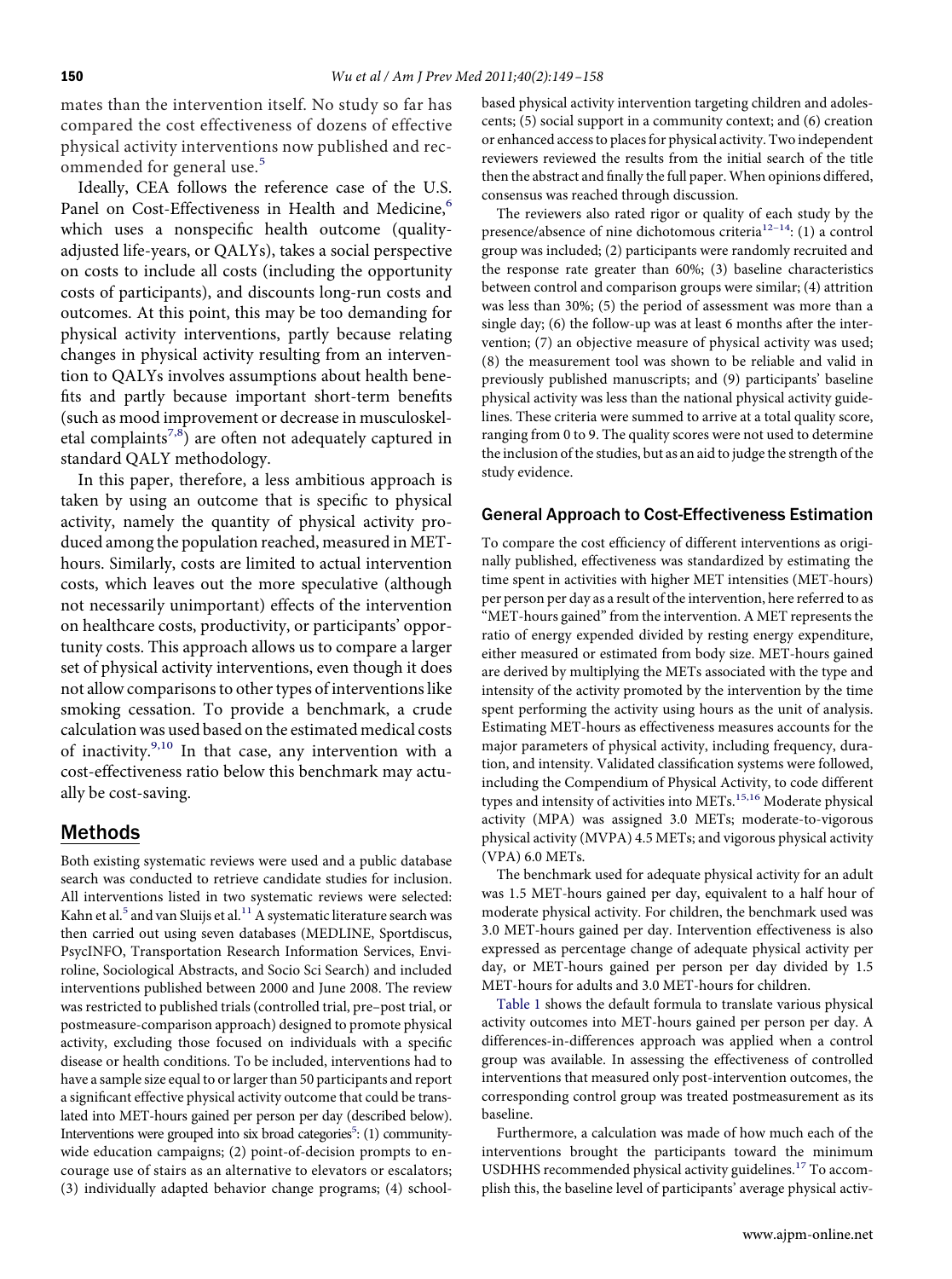<span id="page-2-0"></span>

|  |  | Table 1. Formula for physical activity outcome translation |
|--|--|------------------------------------------------------------|
|--|--|------------------------------------------------------------|

| <b>Reported measure</b>                          | MET-hour gained per day translation formula                                              |
|--------------------------------------------------|------------------------------------------------------------------------------------------|
| kcal/kg/minute                                   | MET-hour=(kcal/kg/minute) $\times$ (average weight) $\times$ (6/7)                       |
| kcal/minute                                      | $MET-hour = (kcal/kg/minute) \times (6/7)$                                               |
| kcal/week                                        | $MET$ -hour=(kcal/week)/70/7                                                             |
| Steps/day on walking                             | MET-hour=(steps/10,000) $\times$ 4.25 $\times$ (1/3) $\times$ 3 MET                      |
| 30-minute blocks in physical activity<br>per day | MET-hour= $(30$ -minute block $)/4$   $\times$ MET assigned                              |
| Minutes/day on physical activity                 | $MET$ -hour=[(minutes/day) $\times$ MET assigned]/60                                     |
| % people meeting guideline                       | MET-hour= $%$ people) $\times$ (1.5 MET-hour for adults or 3.0<br>MET-hour for children) |
| MET minutes/week                                 | MET-hour=(MET minutes/week)/60/7                                                         |
| Active days (at least 3 MET-hour) per<br>week    | MET-hour=(active days) $\times$ (3.0 MET-hour)/7                                         |

*Note:* Definitions/default values: If the study outcome is time spent on MVPA, MET assigned is the average of MPA and  $VPA=(3+6)/2=4.5$  (all people). MPA=3.0 MET, VPA=6.0 MET; walking speed: 20 minutes/mile. 10,000 steps=4.25 miles (3.79 mile for women and 4.73 mile for men). To get a reasonable baseline, subtract 5000 steps. School recess time: morning=15 minutes, lunch=30 minutes

ity levels were also rated in terms of the percentage of recommended minimum physical activity guidelines achieved.

#### Estimates of Costs

Program costs were considered as the total cost to the public health system to implement the intervention, regardless of sources of funds. Costs incurred for the development of the intervention and for research purposes were excluded in order to capture the cost of replicating proven interventions. The fınal cost parameter used is the total program cost for all people reached in the program, not only those who participated in the evaluation. All costs are reported in 2007 dollars. For some interventions, these costs were available from published cost analyses. For others, costs were imputed based on resource utilization,<sup>3</sup> including program personnel costs, supplies and materials, equipment, transportation costs and travel expenses of program personnel, training costs, outside consultant cost services, and program overhead costs. The median national wage was used for program personnel salary imputation based on Bureau of Labor Statistics data[.18](#page-8-0) For some comprehensive interventions (community-wide physical activity education campaign), study authors were contacted to obtain the relevant costs, for example, of dollars spent on media buys. Not included are potential opportunity costs of physical activity, which are particularly hard to assess. In some cases, there are no opportunity costs (e.g., using stairs versus elevator), whereas interventions that change time allocation may entail some substantial opportunity costs. Potential effects on healthcare costs or productivity are not included.

#### Comparisons of Cost Effectiveness

First, the cost effectiveness of each intervention was calculated using the population in the selected published study. If an intervention reported physical activity outcomes at multiple follow-ups, the outcome with the best cost-effectiveness ratio was kept. Because the duration of interventions and follow-up time varied widely and the majority (56/91 [61.5%]) had follow-up at 12 months or later, to make interventions comparable, the duration of the intervention

tive to elevators or escalators, stair-use signs were assumed to have a 1-year service life. For those interventions involving playground painting enhancements, a 3-year service life was assumed, and costs were amortized to 1 year.

#### Benchmark for Cost Effectiveness

The cost of sedentary behavior has been estimated to account for 2.4%–5% of annual healthcare costs. $9,10$  Spending for health care was \$7681 per capita in 2008,<sup>[19](#page-8-0)</sup> so an expenditure of 2.4%-5% is \$184 –\$384 per capita. An annual investment of this level of funding may be reasonable, if one assumes that meeting physical activity guidelines has the potential to avert the equivalent of healthcare costs. The current minimum recommendation for physical activity translates to 390 MET-hours per year for adults and 1095 MET-hours for youth.<sup>[17](#page-8-0)</sup> Therefore, for those who are sedentary, an expenditure of approximately \$0.50 –\$1.00 per MET-hour gained (for adults) and 17–35 cents per MET-hour for youth could be used as a benchmark of cost effectiveness. In fact, if avoided medical costs were the only cost component omitted from the current analysis, interventions with a cost-effectiveness ratio lower than the benchmark might be cost-saving from a public health perspective.

## Results

[Figure 1](#page-3-0) provides a flow chart of the systematic literature review. A total of 91 studies with 141 intervention arms were identifıed meeting the current inclusion criteria (1.6% of articles screened). Many studies that were excluded did not specify either the intensity or duration of the activity gained, but offered outcomes like an increased frequency of activity only. Of the included studies, 48 used RCT or controlled trial study design. Although the primary goal of 81 interventions was to

was standardized to 1 year for a potential 10,000 target population. The effect reported in the study end point at earlier times was assumed to be sustained for 1 year. Total population physical activity benefıt in this hypothetic year was simply MET-hours gained per person per day multiplied by 1-year duration and then by 10,000. Similarly, the total standardized annual intervention cost to reach 10,000 people was calculated as the cost per person per month multiplying by 12 months and then by 10,000. In standardizing interventions using point-of-decision prompts to encourage use of stairs as an alterna-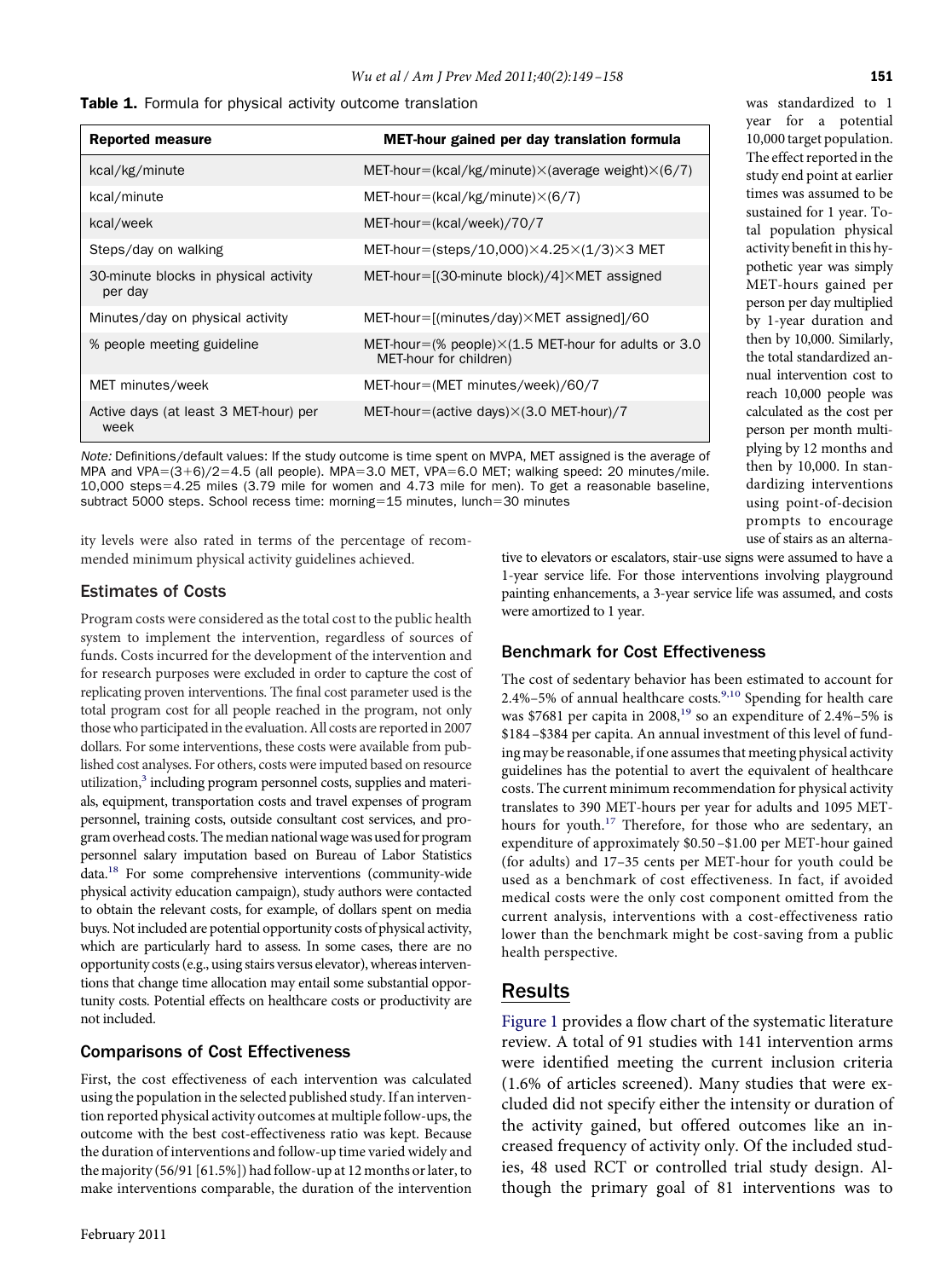<span id="page-3-0"></span>

Figure 1. Flow chart for article screening

promote general physical activity or walking, 10 studies focused on weight control, lifestyle modifıcation, or cardiovascular disease risk factor reduction, with physical activity as a secondary outcome. Thirty-fıve studies (38%) used objective measurement instrument, including direct physical activity observation, accelerometer, and pedometer. Fifty-six studies (62%) used subjective measures, usually self-report of physical activity over a given time period.

Among the selected studies, both within and across the intervention categories, the costs of interventions varied considerably as did the number of people targeted and the amount of physical activity that was gained. [Table 2](#page-4-0) summarizes the intervention cost per person reached, the measured effectiveness in terms of the additional METhours the intervention added to routine physical activity, and the cost effectiveness in each intervention category. The last column shows the annual costs of a hypothetic scenario to provide the physical activity interventions to a community of 10,000 people. The most cost-effective strategy was point-of-decision prompts (e.g., signs to prompt stair use), with a median of \$0.07/MET-hour/day/person, because of its low cost and large population reached. However, the benefıt is limited to meeting only 0.2% of guideline recommended physical activity levels. Schoolbased physical activity interventions targeted at children and adolescents (e.g., physical activity education, promotion of out-of-school physical activity) were relatively cost effective (median= $$0.42/MET-hour/day/person)$  when no additional school staff's labor costs were required. These interventions generated a median of 0.48 MET-hours, a quantity equivalent to 16% of the guideline-recommended physical activity for youth.

Programs that are more costly per MET-hour gained include high-intensity individually adapted behavior change and social support programs with median \$0.84 and \$1.16/MET-hour/day/person, respectively. They are less cost effective primarily because physical activity interventions in these categories are much more intensive to deliver to individuals (involving more face-to-face counseling or interaction) compared with others. Although more intensive interventions generate larger effect sizes (0.53 and 0.65 MET-hours/day, respectively, or about 35% and 43% of the guideline-recommended physical activity for adults), the increase in effect size does not match the increase in costs compared to low-cost interventions.

[Table 3](#page-5-0) summarizes changes in physical activity achieved by interventions and most are relatively small. Although 38 of the 141 intervention arms studied appear to facilitate  $>5$  MET-hours per week of added physical activity, only seven of these studies were measured objectively and only four of these would be below the \$1/METhour benchmark. Three of these interventions were for  $adults<sup>20-22</sup>$  and employed pedometers, whereas the fourth was an intervention that simply painted playgrounds with multicolored markings.<sup>23</sup> The great majority of interventions increased physical activity a modest amount and, on average, the reported increases in physical activity were smaller from studies that used objective assessment methods compared to studies that relied on self-reported outcome measures (median of 0.30 METhours gained in objectively measured studies versus a median of 0.68 MET-hours gained in subjectively measured ones,  $p<0.05$ ). Among the 141 study arms, 36 (26%) were, on average, able to increase the physical activity of participants who did not meet guidelines at baseline to achieving  $\geq$ 100% of recommended physical activity.

[Figure 2](#page-5-0) graphs the estimated annual cost of the interventions for reaching 10,000 individuals against the MET-hours gained per year for that population. (Community campaigns and environmental approaches are combined as one group because of the small number of interventions.) Because of the large differences among studies, both costs and MET-hour gained were logtransformed to fıt in the fıgure. The diagonal line in the fıgure is to show the cost-effectiveness benchmark of \$1 per MET-hour gained (lower bound for adults) so the relative cost effectiveness of the interventions can be compared to the benchmark. The vertical line indicates an intervention is producing additional 3 MET-hours per week per person (equivalent of walking 1 hour more per week, or 8.5 minutes/day). Interventions on the right side of the vertical bar and below the diagonal line meet the benchmark with sizable increase in physical activity. The graph demonstrates that point-of-decision prompts are very inexpensive yet produce very little in the level of physical activity, while interventions relying on social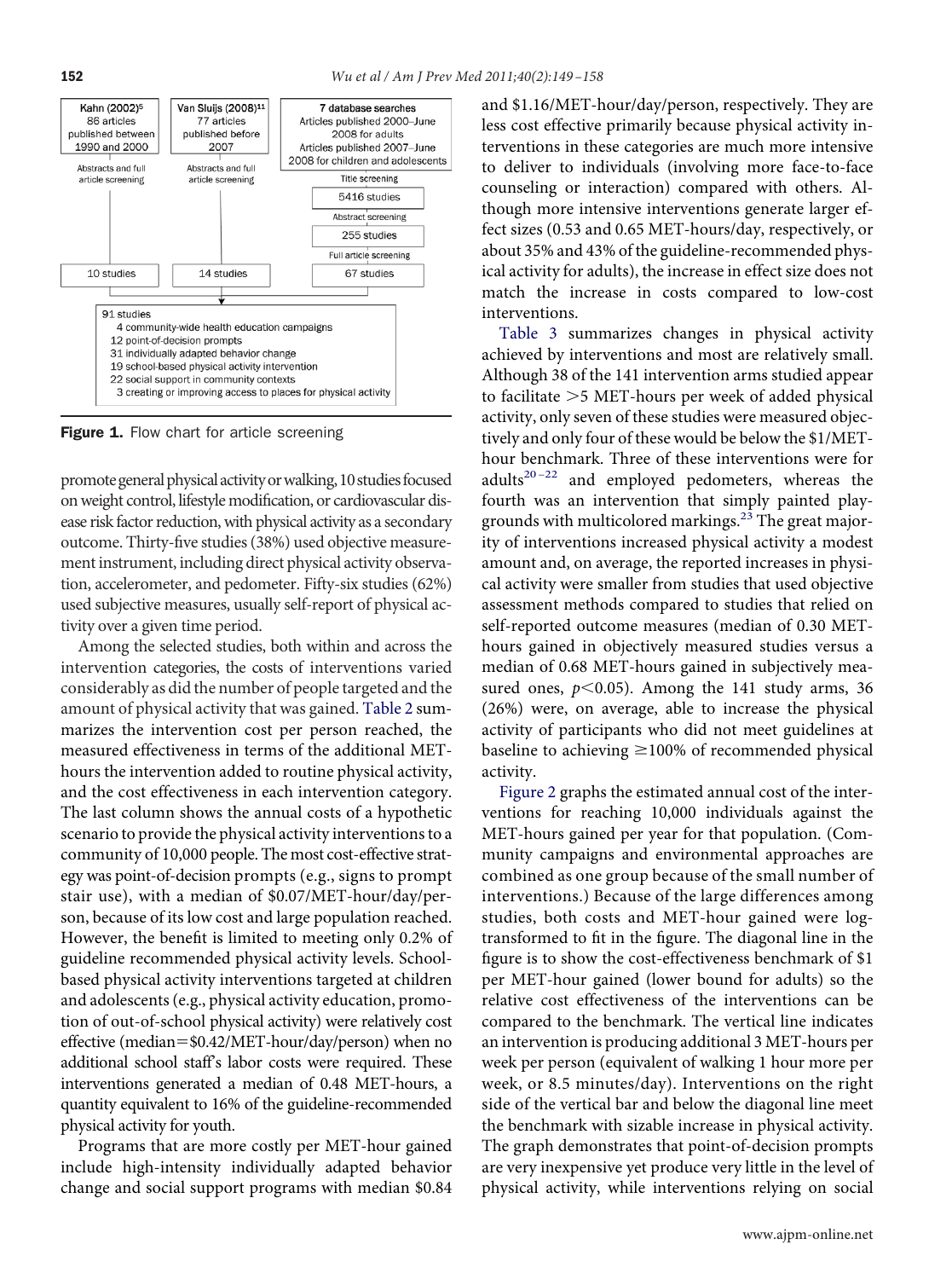| Type of intervention $(n=141)$                                                                    | Costs/person(\$)           | <b>MET-hours</b><br>gained/day/person | <b>Cost-effectiveness ratio</b><br>as \$ per MET-hour<br>gained/person | Annual costs for 10,000 population<br>reached $($ \$) |
|---------------------------------------------------------------------------------------------------|----------------------------|---------------------------------------|------------------------------------------------------------------------|-------------------------------------------------------|
| <b>Point-of-decision prompts</b>                                                                  | $0.0025(0.001 - 1.34)$     | $0.0026(0.007 - 0.0142)$              | $0.07(0.0022 - 4.72)$                                                  | 58 (58-13,441)                                        |
| Community campaign (4 studies) <sup>a</sup>                                                       | 0.14; 14.93; 0.46; 55.86   | 0.44; 0.01; 0.10; 0.48                | 0.009; 1.50; 0.01; 1.90                                                | 1,432; 74,655; 4563; 3,351,369                        |
| Individually adapted behavior<br>change (all)                                                     | 55.27 (0.25-422)           | $0.50(0.09 - 2.76)$                   | $0.41(0.01 - 7.25)$                                                    | 1,166,667 (4,970-10,938,000)                          |
| Low-intensity                                                                                     | 11.04 (0.25-274)           | $0.50(0.15 - 1.26)$                   | $0.10(0.01 - 5.95)$                                                    | 545,000 (4,970-6,632,903)                             |
| High-intensity                                                                                    | 64.80 (1.69-422)           | $0.53(0.09 - 2.76)$                   | $0.84(0.02 - 7.25)$                                                    | 1,452,089 (142,204-10,938,000)                        |
| Social support (all)                                                                              | 107.15 (5.25-1,609)        | $0.65(0.05-2.89)$                     | $1.14(0.07 - 60.2)$                                                    | 2,520,000 (317,581-16,932,192)                        |
| Low-intensity                                                                                     | 21 (5.25–167.90)           | $0.77(0.11 - 2.39)$                   | $0.47(0.07 - 5.17)$                                                    | 2,099,500 (630,000-5,648,275)                         |
| High-intensity                                                                                    | $153.49(10.72 \sim 1,609)$ | $0.65(0.05-2.89)$                     | $1.16(0.13 - 0.22)$                                                    | 3,040,625 (317,581-16,932,192)                        |
| <b>School-based physical activity</b><br>intervention                                             | 48.86 (0.00-947)           | $0.48(0.06 - 1.41)$                   | $0.42(0.00 - 8.77)$                                                    | 398,717 (0-12,626,263)                                |
| <b>Creation or enhanced access to</b><br>places for physical activity <sup>a</sup><br>(3 studies) | 15.08; 5.07; 137.46        | 0.62; 0.98; 0.26                      | 0.40; 0.17; 4.47                                                       | 50,273; 16,914; 458,207                               |

<span id="page-4-0"></span>**Table 2.** Summary of intervention effectiveness, total cost, and cost-effectiveness ratio, median, and range

<sup>a</sup>This category contains fewer than 5 studies, so individual studies are listed instead of deriving their means.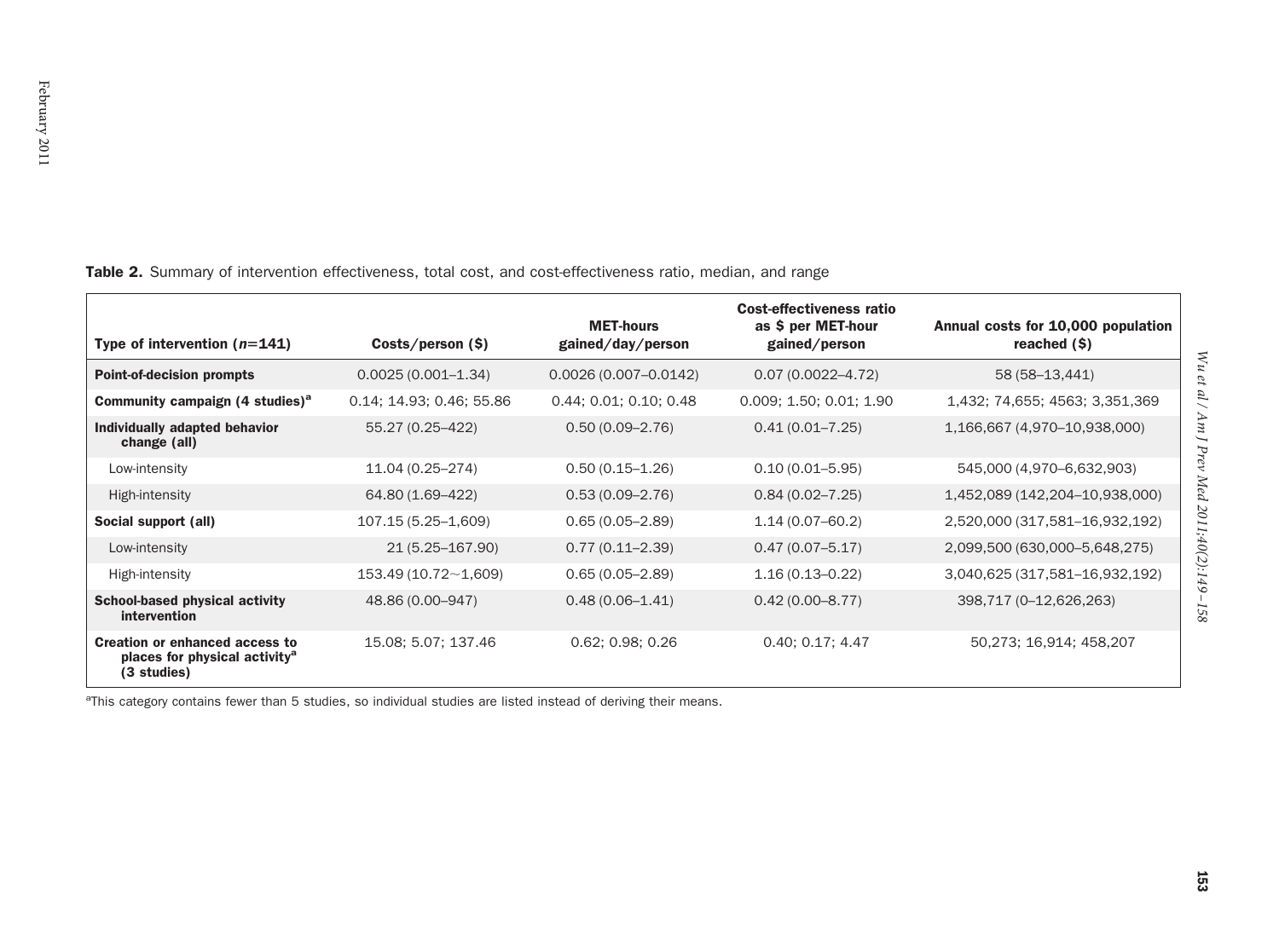| <b>Category of intervention</b><br>(no. of interventions)             | No. adding<br>$<$ 1 MET<br>hr/wk/<br>person | No. adding<br>$1-3$ MET<br>hr/wk/<br>person | No. adding<br>3-5 MET<br>hr/wk/<br>person | No. adding<br>$>5$ MET<br>hr/wk/<br>person | Median (range) annual cost<br>for $10,000$ people to add $3-5$<br>MET hr/wk (\$) |
|-----------------------------------------------------------------------|---------------------------------------------|---------------------------------------------|-------------------------------------------|--------------------------------------------|----------------------------------------------------------------------------------|
| Point-of-decision prompts<br>(28)                                     | 28                                          | $\mathbf{O}$                                | $\Omega$                                  | $\Omega$                                   | N/A                                                                              |
| Community campaign (4)                                                | 2                                           | $\Omega$                                    | $\overline{2}$                            | $\Omega$                                   | 3.350.000: 1.431                                                                 |
| Individual adapted<br>behavior change (49)                            | $\mathfrak{D}$                              | 20                                          | 11                                        | 16                                         | 688,000 (71,000-11,000,000)                                                      |
| Social support (31)                                                   | 5                                           | 7                                           | 5                                         | 14                                         | 9.500.000 (700.000-14.780.000)                                                   |
| School-based physical<br>activity intervention (26)                   | 5                                           | 10                                          | 4                                         | $\overline{7}$                             | 300,000 (188,000-3,586,000,000)                                                  |
| Creation or enhanced<br>access to places for<br>physical activity (3) | $\Omega$                                    | $\mathbf{1}$                                | 1                                         | $\mathbf{1}$                               | 50,000                                                                           |

<span id="page-5-0"></span>Table 3. Magnitude of study effects and summary of standardized intervention cost per 10,000 population reached

support and individually adapted behavior change are the most expensive yet produce greater levels of physical activity.

Appendix A (available online at [www.ajpm-online.](http://www.ajpm-online.net) [net\)](http://www.ajpm-online.net) includes a data supplement that summarizes the interventions included in the analysis, including basic demographics of study population; intervention duration; type of measurement instrument; translated physical activity outcome (in MET-hours gained per person per day); total program cost; standardized 1-year cost; cost-effectiveness ratio; and study qualityrating score. For articles with multiple intervention arms or multiple follow-ups, those having the best CE ratio were reported.

## Cost-Effective High-Quality Programs

Based on a benchmark of \$1.00/MET-hour, 97/141 arms of the 91 interventions could be considered cost effective. Most of the interventions targeting adults cost considerably less than \$1.00/MET-hour, with 62/ 115 arms costing  $\leq$  \$0.50/MET-hour. For school-based interventions targeting youth (for whom more than twice the level of adults' physical activity is recommended), only 7/26 study arms cost less than \$0.25/ MET-hour and another 6/26 cost between \$0.25 and \$0.50/MET-hour gained. [Table 4](#page-6-0) lists the 17 studies meeting at least seven or more of the quality criteria. Ten of these studies cost 50 cents/MET-hour gained or less, and only three of them used objective measures of physical activity.

## **Discussion**

The most cost-effective interventions provide the highest benefıt for each dollar invested, which in some cases might lead to overall savings from a societal perspective. In the

present study, the most cost-effective interventions reached a large number of people with low-intensity (and low-cost) efforts. Interventions like stairclimbing prompts may be extremely cost effective, but because they increase physical activity by only a minuscule amount, they alone could not greatly increase the proportion of individuals who meet physical activity recommendations.



Figure 2. Standardized costs and effectiveness of physical activity interventions

*Note:* Any intervention that falls in the region below the diagonal line is cost effective using the adult intervention benchmark of \$1/MET. Interventions that fall to the right of the vertical line produce at least 3 extra METs per week (equivalent of walking 1 hour per week or about 8.5 minutes more per day).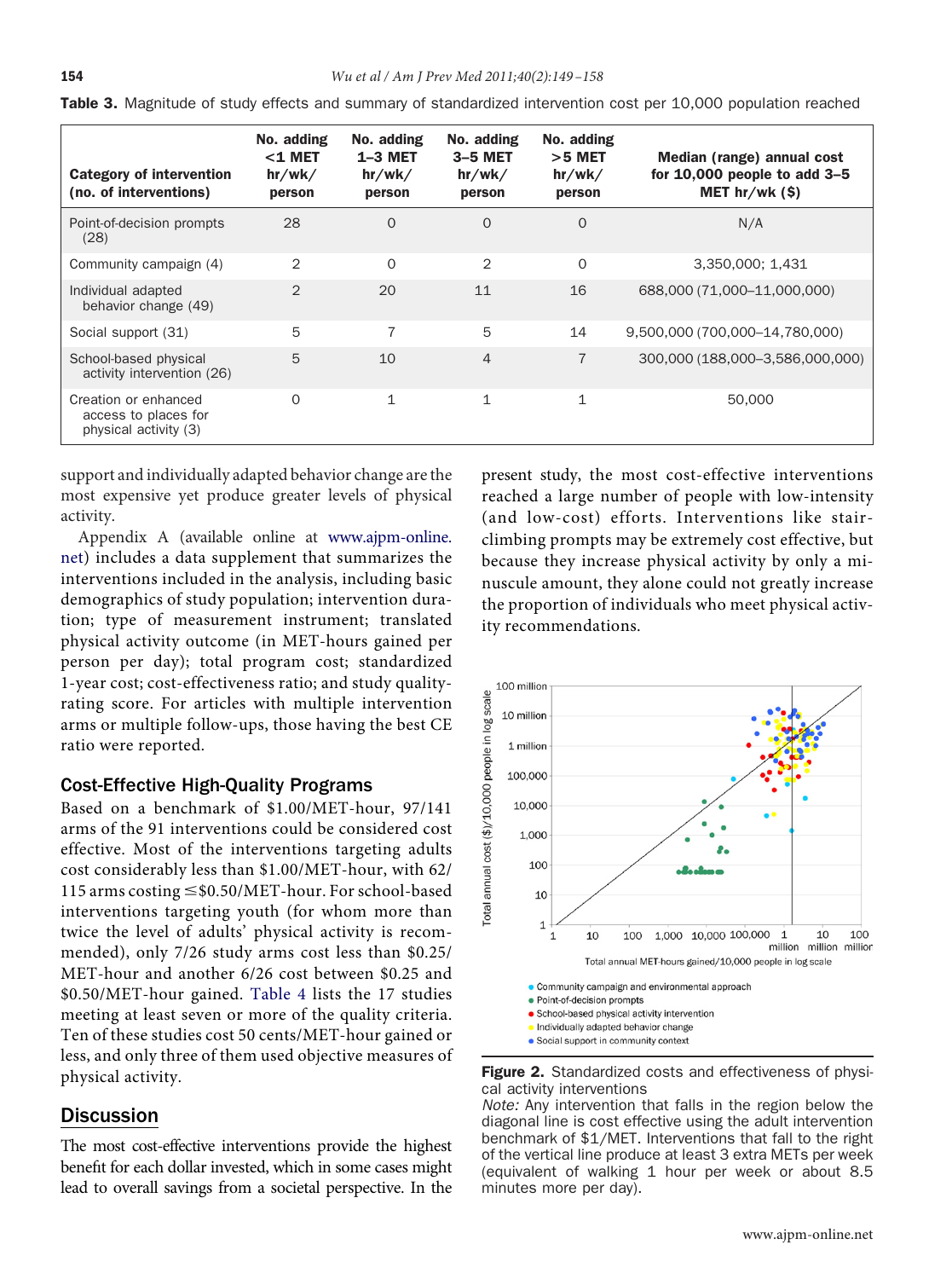#### <span id="page-6-0"></span>Table 4. Physical activity interventions that meet seven or more quality criteria

| <b>Study</b>                   | Intervention                                                                                                                                                                                             | Cost of intervention/<br>pop reached (\$) | MET-hours gained/<br>day/person | <b>Cost per MET-hour</b><br>gained (\$)/person |
|--------------------------------|----------------------------------------------------------------------------------------------------------------------------------------------------------------------------------------------------------|-------------------------------------------|---------------------------------|------------------------------------------------|
| <b>Objectively</b><br>measured |                                                                                                                                                                                                          |                                           |                                 |                                                |
| Sallis (2003) <sup>24</sup>    | School-based PE intervention, nutrition intervention<br>(provide low-fat foods) and environmental, policy,<br>and social marketing interventions (effect on<br>boys only)                                | 508,913/13,308 boys                       | 0.42                            | 0.50                                           |
| Stratton (2005) <sup>23</sup>  | Environmental change-Playgrounds painted with<br>multicolored markings                                                                                                                                   | 5779/1139 children                        | 0.98                            | 0.17                                           |
| Verstraete<br>$(2006)^{25}$    | Provide game equipment to children in school<br>during recess                                                                                                                                            | 1840/122 children                         | 0.62                            | 0.40                                           |
| <b>Subjectively measured</b>   |                                                                                                                                                                                                          |                                           |                                 |                                                |
| Aittasalo (2006) <sup>26</sup> | Physical activity self-monitoring using pedometer<br>and physical activity log for 5 consecutive days                                                                                                    | 3427/62 adults                            | 0.18                            | 5.95                                           |
| Aittasalo (2006) <sup>26</sup> | Physician individual counseling (one time)                                                                                                                                                               | 8334/130 adults                           | 0.28                            | 1.71                                           |
| Arao (2007) <sup>27</sup>      | Individual counseling for 15 minutes at the goal-<br>setting session and 5 sessions monthly<br>individual consultations for 10 minutes, plus<br>environmental and social support                         | 8073/84 adults                            | 0.82                            | 0.70                                           |
| Haerens (2006) <sup>28</sup>   | School-based intervention combining environmental<br>changes with computer-tailored feedback (plus<br>parental involvement)                                                                              | 1,106/2232 boys                           | 0.29                            | 0.11                                           |
| Haerens (2007) <sup>29</sup>   | School-based computer-tailored intervention to<br>increase physical activity provided by CDs                                                                                                             | 525/139 youth                             | 0.23                            | 0.27                                           |
| Halbert (2000) <sup>30</sup>   | 20-minute individualized physical activity advice by<br>an exercise specialist in general practice,<br>reinforced at 3 and 8 months                                                                      | 4771/149 seniors                          | 0.79                            | 0.14                                           |
| Kolt (2007) <sup>31</sup>      | 8 telephone counseling sessions                                                                                                                                                                          | 5578/93 seniors                           | 0.59                            | 0.31                                           |
| Manios (2005) <sup>32</sup>    | School-based health education, school physical<br>education, parental involvement                                                                                                                        | 534,300/4171 youth                        | 1.25                            | 0.05                                           |
| Marshall $(2003)^{33}$         | Mailed stage-targeted print intervention, consisted<br>of a single mailing of a letter and full-color<br>stage-targeted booklets                                                                         | 1192/227 adults                           | 0.20                            | 0.17                                           |
| McKenzie<br>$(1996)^{34}$      | School-based CATCH intervention included school<br>policy changes, food service intervention, a<br>physical education program, cardiovascular<br>health and tobacco curriculum, home/family<br>component | 400,113/5,352 children                    | 1.37                            | 0.33                                           |
| Pazoki (2007) <sup>35</sup>    | Community-based lifestyle modification: audiotaped<br>activity instructions with music and practical<br>usage of the educational package were given<br>in weekly home visits                             | 1919/179 women                            | 0.76                            | 0.24                                           |
| Rhudy (2007) <sup>36</sup>     | 20 personal phone calls from a nurse                                                                                                                                                                     | 5336/70 veterans                          | 0.21                            | 1.17                                           |
| Rhudy (2007) <sup>36</sup>     | 10 randomly interspersed personal and 10<br>automated phone calls                                                                                                                                        | 3818/70 veterans                          | 0.21                            | 0.84                                           |
| Shirazi (2007) <sup>37</sup>   | Home-based exercise prescription consisted of<br>strength and balance training that was<br>progressive, individually tailored, and included a<br>walking program                                         | 4962/61 Iranian women                     | 0.95                            | 0.94                                           |

CATCH, The Child and Adolescent Trial for Cardiovascular Health; CD, compact disc; pop, population

Within each of the categories studied, some interventions appeared more cost effective than others and could be models for replication. Community-based campaigns and school-based interventions have the greatest potential to be scaled up at the lowest costs. Although many individually adapted behavior change programs and social support programs had larger effect sizes, the more effective programs in these catego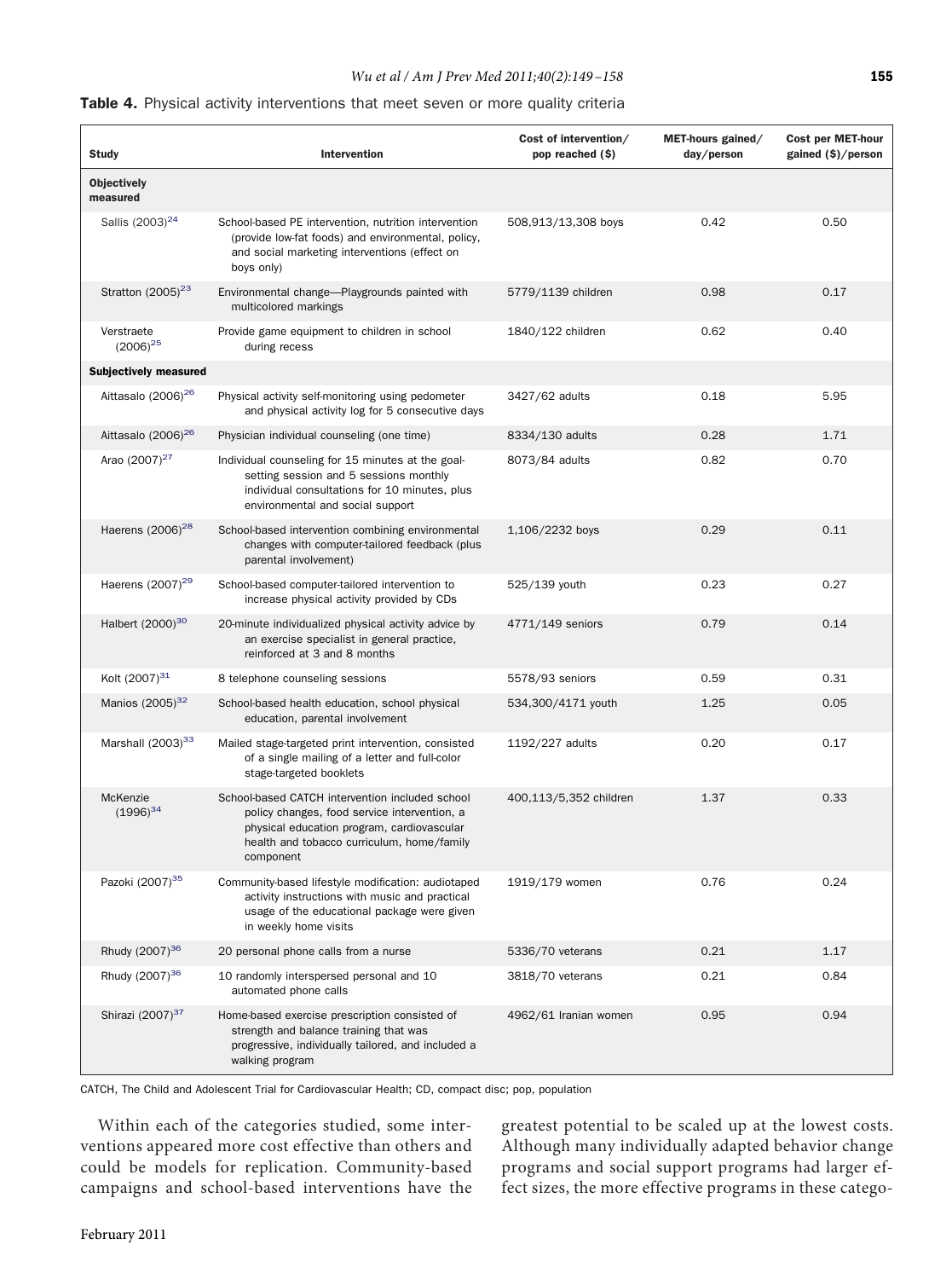ries tended to be more intensive and require personal coaches and multiple sessions. These demanding programs may be diffıcult to scale up to reach the large numbers of people who could benefıt from increased physical activity given the costs. Even though they are effective, they may not be the most cost-effective interventions for changes at the population level. Instead, these might be interventions better used for targeted groups, possibly in clinical settings.

Although the studies were analyzed at face value, there is a large potential for measurement error and biases. In fact, the cost-effectiveness ratios varied dramatically even across interventions in the same category, targeting similar populations. This highlights another benefıt of the comparative approach used here, which enabled the identifıcation of a systematic methods effect. Interventions using subjective measures typically appeared more effective than those using objective measures. This is probably because self-report measurement is subject to biases from imprecise measurement tools, social desirability, recall problems, and defınition/interpretation problems (e.g., what activity is considered exercise). Of course, objective measures such as accelerometers can underestimate physical activity as some do not capture certain types of motion and activity exertion, for example, weight lifting, cycling, and swimming. Such biases are probably small compared to biases from subjective measures.<sup>[38,39](#page-9-0)</sup>

Although physical activity can offer health benefıts along a continuum of activity, the effects are probably nonlinear and there may be a threshold effect, possibly around the recommended physical activity levels. In that case, interventions with very small effect sizes may not get enough individuals into the most benefıcial range, whereas interventions with large effects may have fewer benefıts, if many individuals exceed the threshold. In 37/141 of the study arms, the average level of physical activity exceeded the national physical activity guidelines at baseline, from 113% to 371%. Of course, this raises other questions about the credibility or at least the generalizability of those studies, as the majority of the population is not moderately active.<sup>[1](#page-8-0)</sup>

Our analytic approach also has limitations. The fırst is that translating different original measurement tools to a common metric may not achieve comparability. For example, the 7-day recall instruments give a full half-hour credit for exercise even when the duration of exercise might have been less than 30 minutes.<sup>[40](#page-9-0)</sup> Pedometers also tend to overestimate the amount of moderate and vigorous activity, as they register all movement, including light physical activity.<sup>[41](#page-9-0)</sup> The time horizon for the evaluation also differs across studies (and none of them would come close to capturing

life span effects). The length of an intervention and the duration effect (how long the effect of an intervention will last) will influence the total number of MET-hours that can be attributed to the intervention. The 1-year cost standardization was based on the assumption that all interventions will be conducted in a 1-year period and the impact will be constant over this time period. But this assumption may not be valid, and the effect of intervention duration is unknown. Effectiveness usually decays over time, and it is not possible to be sure how this decay differs across interventions.<sup>[10](#page-8-0)</sup>

Studies with insignifıcant results were excluded. The intent here was not to conduct a meta-analysis to determine whether interventions are effective; rather, a costeffectiveness comparison was conducted of interventions claimed to be effective. This can be problematic when there are systematic publication biases. When studies have low statistical power (and therefore precision), signifıcant fındings that are due to chance (which means about one in 20 studies at standard signifıcance levels) tend to widely overestimate true effect sizes. This could be the real reason for some surprisingly low cost-effectiveness ratios.

There is variation in the quality of the underlying intervention evaluations. Some studies used rigorous RCTs, whereas others were natural experiments or not randomized. Rigorous study designs using objective measures tended to have a smaller physical activity effectiveness and higher cost-effectiveness ratios compared with pre–post or postmeasurement comparisons and subjective measures, but they provide greater confıdence that results are genuine.

The reference case CEA uses a measure like the QALY that is comparable across very different interventions, but there is no reliable and valid method to convert all the various health benefıts of physical activity into a single health metric. A less ambitious approach was used here, with the choice to use an outcome specifıc to physical activity interventions, namely MET-hours. This limits comparisons with very different types of interventions (say smoking cessation), but it remains useful to contrast physical activity interventions. Future CEA studies may be able to address this shortcoming.

Despite these limitations, the methods used in the present study do provide a means to understand the general pattern of relative cost effectiveness of various physical activity interventions and provide a meaningful metric to gauge immediate outcomes of the interventions. Interventions with low cost-effectiveness ratios were found in all six intervention categories, although only a few were of the highest quality and also had objective measures. Nevertheless, these studies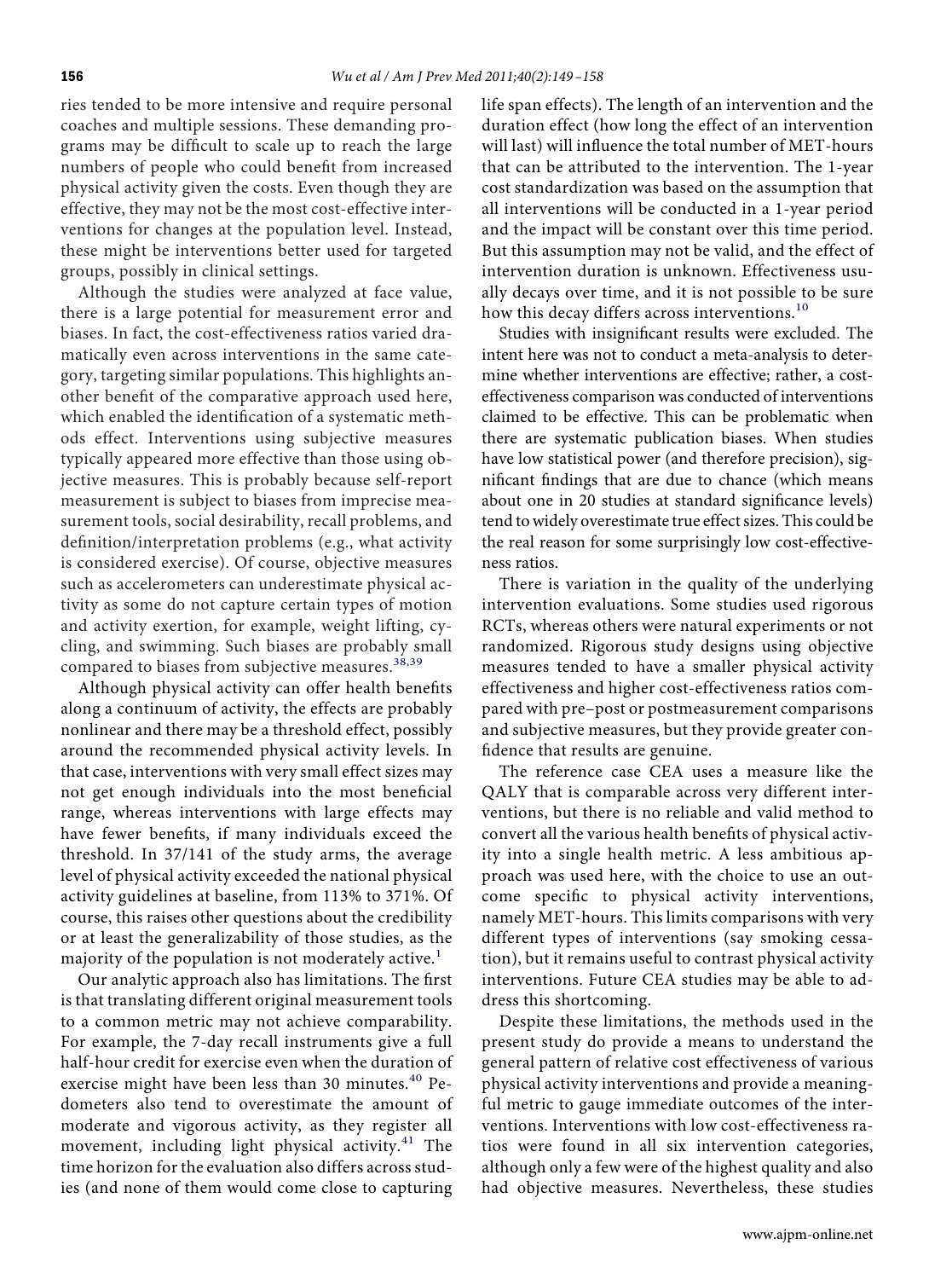<span id="page-8-0"></span>comprise evidence that increasing physical activity at a population level is likely to be feasible.

# Recommendations for Evaluating Future Physical Activity Interventions

Future interventions to promote physical activity should take care to report resources utilized and costs. They should also measure the frequency, intensity, and duration of physical activity gained, so that their costs and effectiveness can be ranked against other interventions to help better inform public health policies. Many studies in the current review had relatively small samples. Future studies should have suffıcient sample sizes (statistical power) to reliably detect more realistic effect sizes. Underpowered studies in combination with publication biases that favor signifıcant results create overly optimistic assessments of intervention effects and their cost effectiveness. In reporting the effects, the authors should include not only the average change in physical activity, but the SE as well. Baseline physical activity of participants should also be compared to recommended guidelines, so researchers may have the opportunity to tailor their interventions to the target group, determine whether an intervention is indeed warranted, and whether the measures to be used are sufficiently sensitive. As there are an increasing number of studies promoting physical activity now being published, more attention should be paid to study design to ensure high-quality studies. Given the large task of increasing physical activity among a sedentary population, a wide variety of options are needed to enhance the likelihood of adoption among disparate target populations.

The authors acknowledge the valuable guidance of the expert panelists of the Physical Activity Cost-Effectiveness (PACE) Study—Emmett Keeler, PhD, at RAND Corporation; Thomas McKenzie, PhD, at San Diego State University; Barbara Ainsworth, PhD, at Arizona State University; Robert McMurray, PhD, at the University of North Carolina–Chapel Hill; James Morrow, PhD, at the University of North Texas; Russell Pate, PhD, at the University of South Carolina; James Sallis, PhD, at San Diego State University; and Gregory Welk, PhD, at Iowa State University. We also express our gratitude to the researchers who offered valuable data and information for our analysis. We appreciate Nancy Breen, PhD, at the National Cancer Institute, for her encouragement throughout the PACE Study period. Finally, we thank Roberta Shanman at the RAND Corporation for her assistance with literature data collection and screening.

This work was supported by the Grant 5R21CA122664-02 from the National Cancer Institute.

No fınancial disclosures were reported by the authors of this paper.

## References

- 1. Troiano RP, Berrigan D, Dodd KW, Mâsse LC, Tilert T, McDowell M. Physical activity in the U.S. measured by accelerometer. Med Sci Sports Exerc 2008;40(1):181– 8.
- 2. USDHHS. Healthy People, 2010. [www.healthypeople.gov/.](http://www.healthypeople.gov/)
- 3. Haddix AC, Teutsch SM, Corso PS. Prevention effectiveness: a guide to decision analysis and economic evaluation. New York: Oxford University Press, 2003.
- 4. Grosse SD, Teutsch SM, Haddix AC. Lessons from cost-effectiveness research for U.S. public health policy. Annu Rev Public Health 2007;28:365–91.
- 5. Kahn EB, Ramsey LT, Brownson RC, et al. The effectiveness of interventions to increase physical activity. A systematic review. Am J Prev Med 2002;22(4S):73–107.
- 6. Gold MR, Siegel JE, Russell LB, Weinstein MC. Cost-effectiveness in health and medicine. New York: Oxford University Press, 1996.
- 7. USDHHS. Physical activity and health: a report of the Surgeon General: USDHHS, 1996.
- 8. Warburton DE, Nicol CW, Bredin SS. Health benefıts of physical activity: the evidence. CMAJ 2006;174(6):801–9.
- 9. Colditz GA. Economic costs of obesity and inactivity. Med Sci Sports Exerc 1999;31(11S):S663–7.
- 10. Roux L, Pratt M, Tengs TO, et al. Cost effectiveness of community-based physical activity interventions. Am J Prev Med 2008;35(6):578–88.
- 11. van Sluijs EM, McMinn AM, Griffın SJ. Effectiveness of interventions to promote physical activity in children and adolescents: systematic review of controlled trials. Br J Sports Med 2008;42(8):653–7.
- 12. Deeks J, Dinnes J, D'Amico R, et al. Evaluating non-randomised intervention studies. Health Technol Assess 2003;7(27):iii–x, 1–173.
- 13. Hillsdon M, Foster C, Thorogood M. Interventions for promoting physical activity. Cochrane Database Syst Rev 2007;(2):CD003180.
- 14. Ogilvie D, Foster CE, Rothnie H, et al. Interventions to promote walking: systematic review. BMJ 2007;334:1204.
- 15. Ainsworth BE, Haskell WL, Whitt MC, et al. Compendium of physical activities: an update of activity codes and MET intensities. Med Sci Sports Exerc 2000;32(9S):S498 –504.
- 16. Fletcher GF, Balady GJ, Amsterdam EA. Exercise standards for testing and training: a statement for healthcare professionals from the American Heart Association. Circulation 2001;104(14):1694 –740.
- 17. USDHHS. Physical activity guidelines for Americans.[www.health.gov/](http://www.health.gov/paguidelines/guidelines/default.aspx) [paguidelines/guidelines/default.aspx.](http://www.health.gov/paguidelines/guidelines/default.aspx)
- 18. BLS. Current employment statistics median earning data by industry. Available at [www.bls.gov/ces/#data.](http://www.bls.gov/ces/#data)
- 19. CMS. National health expenditure data. [www.cms.hhs.gov/](http://www.cms.hhs.gov/NationalHealthExpendData/02_NationalHealthAccountsHistorical.asp) [NationalHealthExpendData/02\\_NationalHealthAccountsHistorical.asp.](http://www.cms.hhs.gov/NationalHealthExpendData/02_NationalHealthAccountsHistorical.asp)
- 20. Chan CB. Health benefıts of a pedometer-based physical activity intervention in sedentary workers. 2004.
- 21. Clarke KK, Freeland-Graves J, Klohe-Lehman DM, Milani TJ, Nuss HJ, Laffrey S. Promotion of physical activity in low-income mothers using pedometers. J Am Diet Assoc 2007;107(6):962–7.
- 22. Sherman BJ, Gilliland G, Speckman JL, Freund KM. The effect of a primary care exercise intervention for rural women. Prev Med 2007;44(3):198 –201.
- 23. Stratton G, Mullan E. The effect of multicolor playground markings on children's physical activity level during recess. Prev Med  $2005;41(5-6):828-33.$